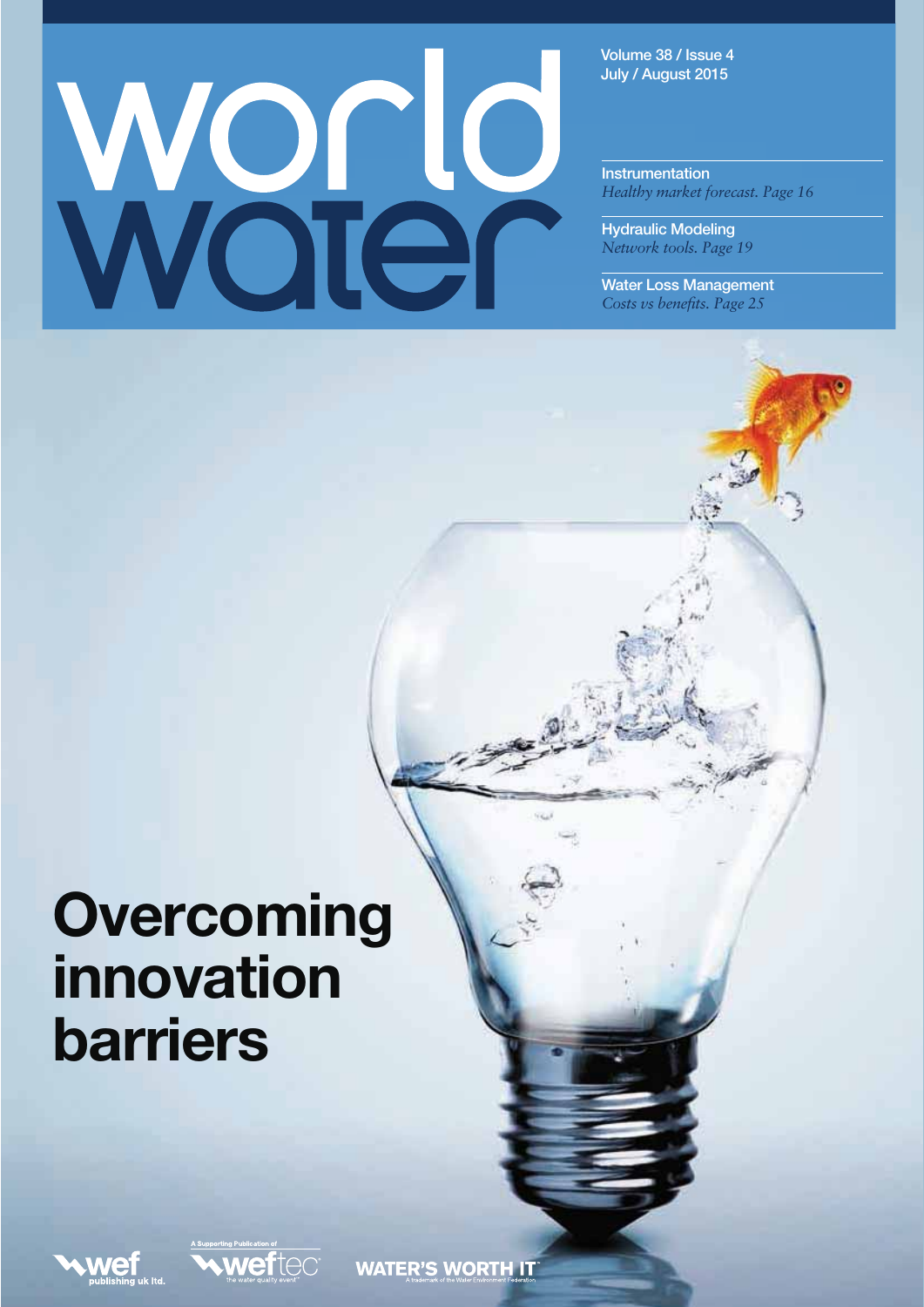#### **Published by**

**WEF Publishing UK Ltd** 46 Lexington, 40 City Road London EC1Y 2AN United Kingdom Tel: +44 207 251 8778, Fax: +44 207 336 0377 **www.wefworldwater.com**

**WEF Head Office** 601 Wythe Street, Alexandria VA 22314-1994, USA www.wef.org

**Executive Director WEF** Eileen J. O'Neill, Ph.D.

**Group Publisher** Jack Benson jbenson@wefpublishinguk.com **Editor-in-Chief** Pamela Wolfe pwolfe@wefpublishinguk.com

**Publisher** Nic Christy nchristy@wefpublishinguk.com **Editorial Assistant** Ellee Prince

**Subscription Enquiries** Portland Services Tel: +44 1206 796351 sales@portland-services.com

# **Global Advertising Representatives**

**Europe (excluding Italy), Asia & Middle East<br>Stephen (Sid) James<br>International Sales Manager<br>Tel: +44 207 993 4605 / Cell: +44 7956 640 454** sjames@wef.org

# **Italy**<br>Fabio Potesta<br>Mediapoint & Communications SRL

Corte Lambruschini, Corso Buenos Aires, 8 5 piano - interno 7/6, 16129 Genova, Italy Tel: +39 010 5704948 / Fax: +39 010 5530088 info@mediapointsrl.it

**Israel**<br>Zvi Segal Direct Media – Marketing Services<br>24 Hayovel Street, Raanana 43401<br>(PO Box 306, Raanana 43103) Israel<br>Tel: +972 9 748 1806 / Fax: +972 9 741 3284 segdir@inter.net.il

**North Eastern U.S. and Canada<br>Dave Mathews and Vickie Bobo<br>308 Tribble Gap Road, Suite 6, Cumming, GA<br>30040, USA** Toll Free: +1 866 756 7811 Tel: +1 678 947 9950 / Fax: +1 678 947 9244

dmathews@wef.org vbobo@wef.org

**Western U.S. and Canada<br>Tom Brun and Janice Jenkins<br>Arnold Palmer Regional Airport<br>148 Aviation Lane, Suite 307<br>Latrobe, PA 15650<br>Tel: +1 724 539 2404 / Fax: +1 724 539 2406** tbrun@wef.org Janice Jenkins direct +1 724 929 3550 ijenkins@wef.org

**South East US and Latin America**

Cari McBride 601 Wythe St., Alexandria, VA 22314 USA Office phone: +1 703 535 5266 Mobile: +1 703 626 7449 / Fax: +1 703 229 6499 cmcbride@wef.org

#### **Other information**

**Subscription rates**  1 Year: UK and Rest of the World £150

© WEF Publishing UK Limited – 2015 No part of this publication may be reproduced by any means without prior written permission from the publishers. Every effort is made to ensure the accuracy of material published in World Water & Environmental Engineering. However,<br>WEF Publishing UK Ltd will not be liable for any<br>inaccuracies. The views expressed by contributors<br>are not necessarily those of the Editor or publishers. The title WORLD WATER & ENVIRONMENTAL

ENGINEERING is registered at Stationers' Hall. The magazine is printed on environmentally friendly paper. Both text paper and cover stock are elementary chlorine free and sourced from paper suppliers with a well planned environmental policy. The magazine includes editorial photographs provided and paid for by suppliers.

World Water is published bi-monthly by WEF Publishing UK, and distributed in the USA by Asendia<br>USA, 701 Ashland Ave, Folcroft PA.. Periodicals<br>postage paid at Philadelphia, PA and additional mailing<br>offices. POSTMASTER: send address changes to<br>World Water, 701 Ash ISSN 1354-313X / USPS No: 024-544

**Design and Repro** www.j-graphicdesign.co.uk **Printed by** Buxton Press Ltd, Buxton, Derbyshire UK

**P** 







# **In this issue**

## **Features**

- 14 Water & Sanitation Overcoming barriers to innovation
- 16 Market Report MCAA forecasts growth in instrumentation
- 19 Infrastructure Planning Hydraulic modeling – Tool to *optioneer* the best network solutions
- 22 Water Resource Monitoring El Salvador solves a big problem

### 23 Screening

Public database to quickly identify unknown molecules

25 Water Loss Management

 Balancing costs and benefits in reducing water loss; Short and long cycles of leakage management; Global water leakage creates major growth opportunity

### 34 Pipe Location

 Wadden Sea mudflats – Water supply for an unpredictable landscape

# 36 Energy Efficiency

Harmonic filters improve overall plant performance

# 38 WEFTEC 2015 Preview

# 43 International WEF Pavilion





# **Regulars**

- 6 Commentary
- 8 Global News
- 13 Milestones
- 45 Technology Review
- 49 Events

# **Editorial Advisory Board**

Albert Cho *VP for Strategy & Development Xylem Inc.*

Dr. Hoshik Lee, Vice President *Korean Society of Water Environment*

Yosuke Matsumiya *Director, International Division, Technical Department, Japan Sewage Works Association* 

Paul O'Callaghan *Founder & CEO, BlueTech Research*

Cindy Wallis-Lage *President, Global Water Business, Black & Veatch Corporation*

Dr. Brent Wooton *VP of Policy and Exports WaterTAP – Technology Acceleration Project*

*Cover image:* Gold fish in water inside an electric light bulb. *Photo by:* Sergey Nivens, Shutterstock.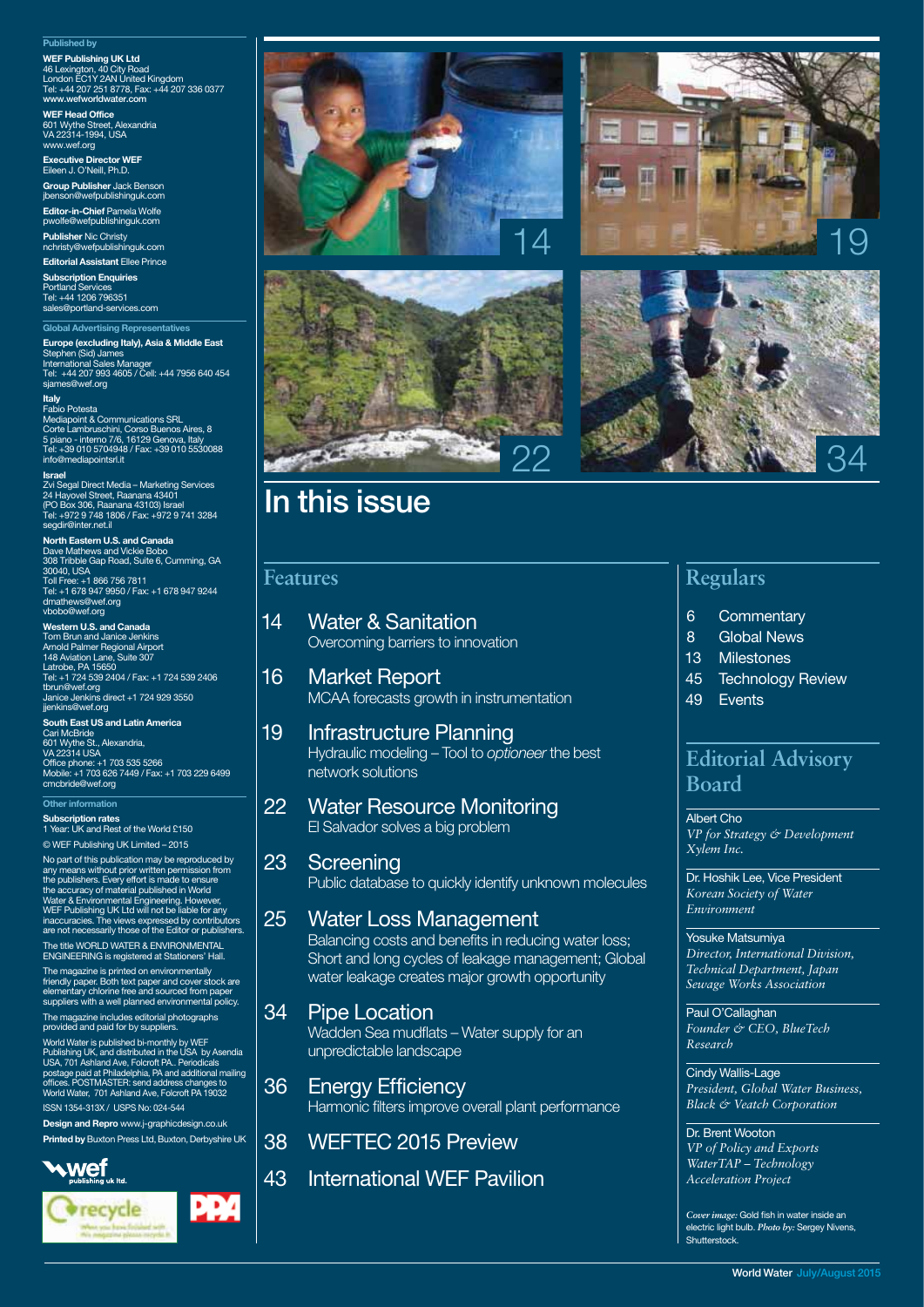# Overcoming barriers to innovation

**Education, regulation, communication, and the value of water are key tools to help overcome innovation barriers in the water and sanitation sector. Barry Liner of Water Environment Federation and Jennifer Walsh of Hazen and Sawyer provide an overview of perspectives that foster more innovation in this sector.** 

As water sector professionals know, freshwater resources are under constant threat from population growth, flooding, drought, pollution, and competition for use. Embracing a culture of innovation is critical in order to address these challenges. The US Environmental Protection Agency (EPA) aims to be a catalyst for supporting technology innovation to sustainably address water challenges while supporting economic development, as shown by its *Water Technology Innovation Blueprint*. The blueprint identified 10 market opportunities to drive technology innovation in the water sector ranging from energy management to monitoring technologies. One of the 10 market opportunities identified is "Improving Access to Safe Drinking Water and Sanitation," which is an issue in both economically prosperous and developing countries.

This aspirational blueprint outlines the business case for investment in new tools – which was the focus of a series of interactive sessions held at the annual Water Environment Federation Technology Exhibition and Conference (WEFTEC) in 2014, to seek the input and viewpoints from the organizations and professionals who are taking action on these innovations. More than 200 individuals from municipalities, utilities, private industry, and government agencies participated in the technology innovation sessions.

At WEFTEC 2015 – to be hosted in the US city of Chicago, Illinois in September – follow up focus groups, workshops, and listening sessions will address how the water sector is overcoming the barriers to innovation around the blueprint's 10 themes.

#### **Developed- and developingworld issues**

When discussing issues in the developed world, participants in the 2014 WEFTEC sessions identified regulatory changes as being essential to creating space for innovation. Also noted were the risks of enforcement actions from a permit violation also intimidated cash-strapped utilities from adopting innovative technology. As operators bear the greatest financial risk – and perceived greater regulatory scrutiny – from use of these technologies, there is an active disincentive to opt for unconventional technologies.

Small- and medium-sized organizations face an even greater barrier to deploying innovative technologies at their facilities. Frequently relying on a single utility manager, who must address a host of non-water maintenance issues (including trash collection, building upkeep, and even serving as a dogcatcher), these facilities lack the time and resources to properly research suitable alternatives to existing methods. WEFTEC 2014 participants stressed that reluctance to adopt new technologies is not out of disinterest or from unavailable technologies, but from prioritizing unequivocal compliance with permits – including water, air, and even solid waste. Numerous participants suggested that strengthening communication lines for these small operators (with regulators, with bigger operators, and with each other) would be instrumental in getting small-scale operators to consider new and innovative designs and streamline day-to-day management.

According to the World Health Organization (WHO), as recent as 2011 and despite technical advances reaching across the globe, more

**SMALL- AND MEDIUM-SIZED ORGANIZATIONS FACE AN EVEN GREATER BARRIER TO DEPLOYING INNOVATIVE TECHNOLOGIES AT THEIR FACILITIES.**

than 750 million people did not have access to improved drinking water sources without substantial threats of contamination. WEFTEC 2014 participants stressed this point as well. Additionally, "improved sanitation facilities" listed in the WHO's data are not only referencing water closets or toilets on a connected sewer system but can be as basic as a ventilated pit latrine, yet still over 2.5 billion people worldwide lacked access in this category. When the non-profit organization water.org reports that more of the world's population has mobile phones than toilets, it is obvious that technology innovation in the sanitation arena is still needed.

In some parts of the world, dependence on foreign aid is so great that poor communities have been known to sabotage their own drinking water infrastructure (or resist its creation) out of fear that other aid will be taken away. This reliance on foreign aid makes